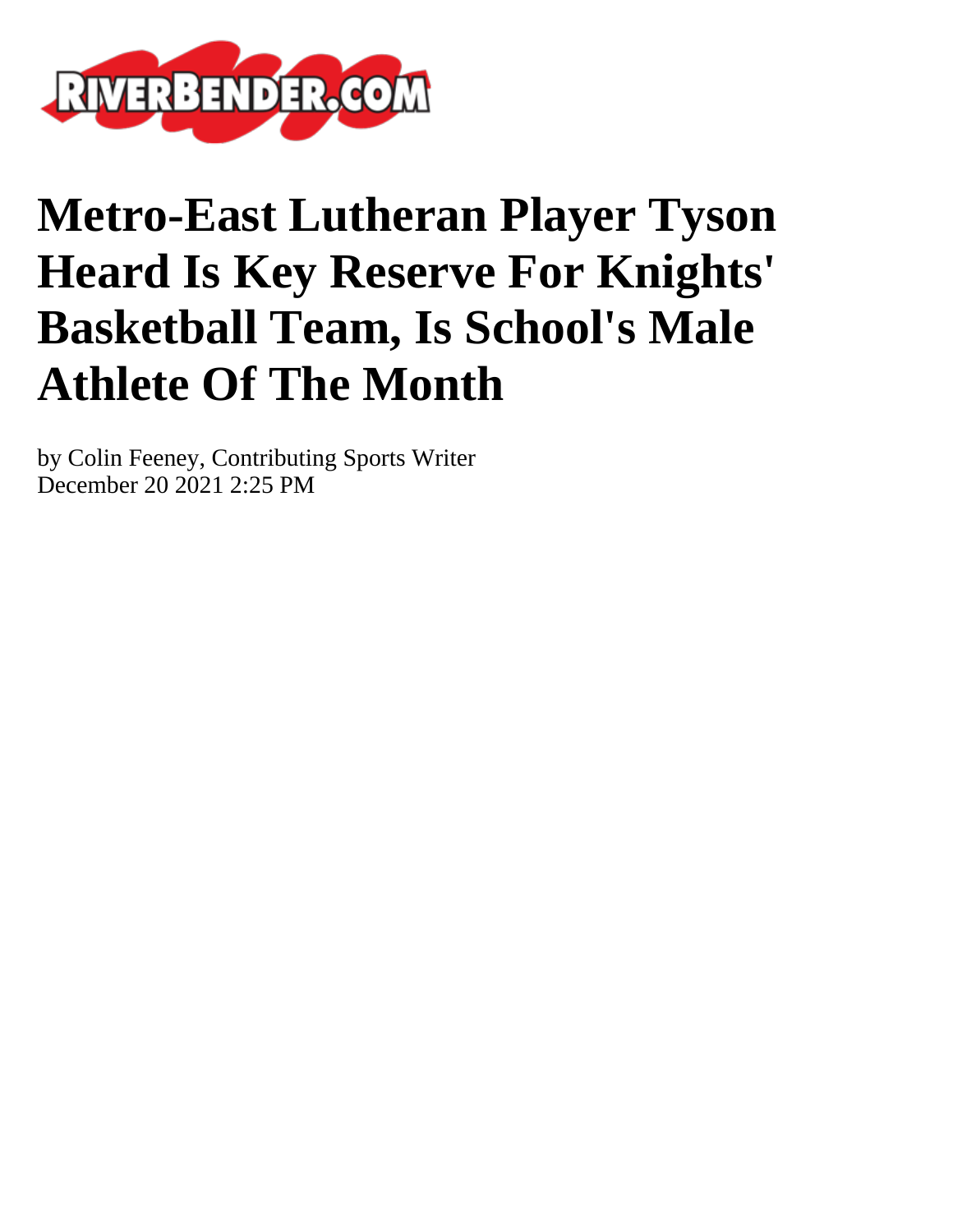

COLLINSVILLE - Tyson Heard is one of the key reserves for the boys' basketball team at Metro-East Lutheran High School, and is a very hard worker who's always ready to answer the call whenever he's needed for the Knights.

Heard, a point guard for Metro-East Lutheran, describes his job as handling the ball and making plays whenever he's needed, and it's helped lead the Knights to an 8-4 record as Metro-East gets ready to play in the Breese Mater Dei Catholic Holiday Tournament in late December.